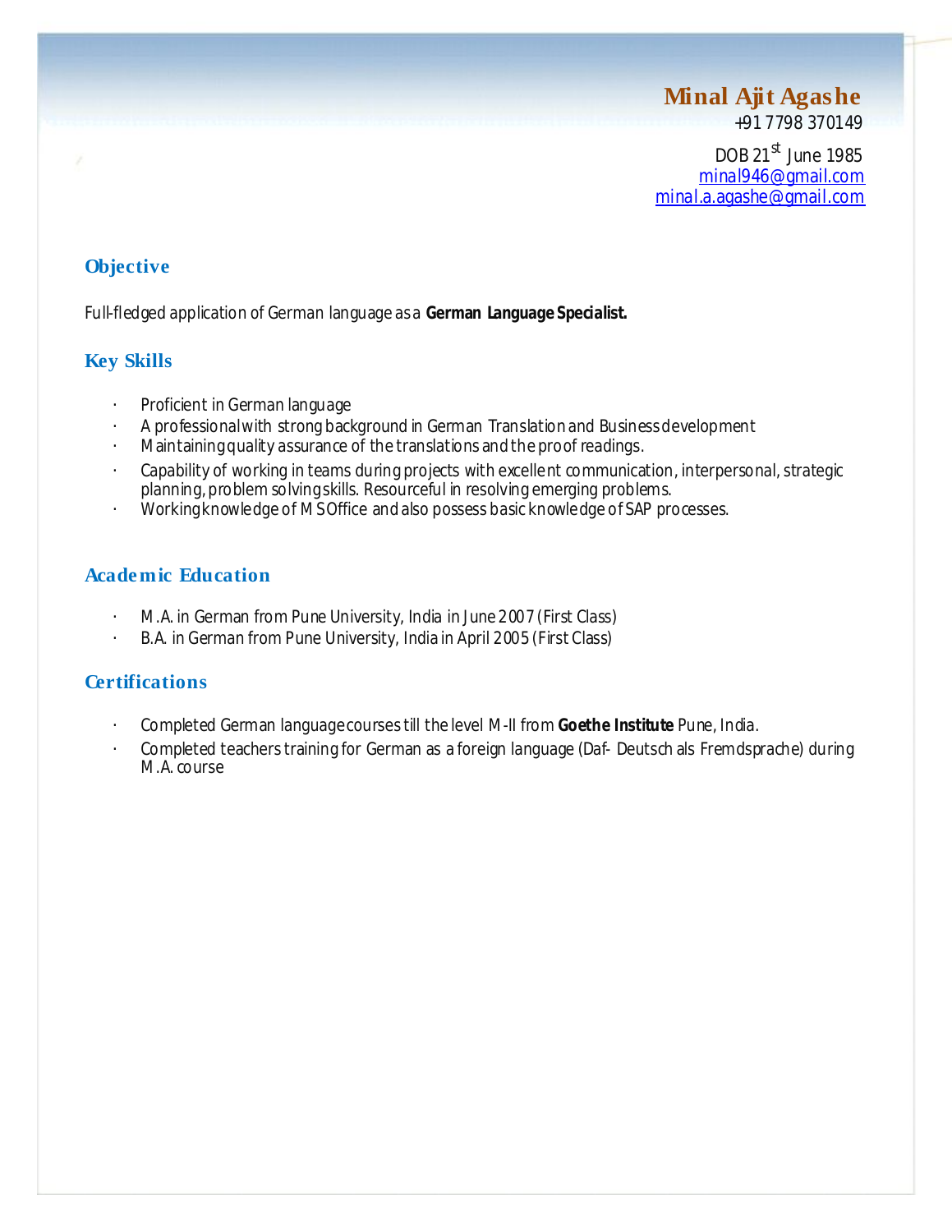Minal Ajit Agashe

#### **Experience**

#### **Total Experience : 5 Years**

**Company: Vodafone Services India Pvt. Ltd. Duration : From Mar 2014 –Aug 2014 Pune, India**

**Project : Telecom Role : Service Manager**

Role Description :

Worked as languagecoordinator for teams between various teamsin India and Germany.Attended the trainings.

**Company : Crest Premedia Solution Duration : From Apr 2012 –March 2014 Pune, India**

**Project : Book Publishing Role : Senior Project Executive (Foreign Language)**

Role Description :

I was involved in project management for typesetting of Books, Journals, and Magazines from start to finish. My responsibilities involved taking the ownership of the project, getting the work done internally, coordinate and communicate with Authors and Editorsin Europe to ensure the timely delivery, conducting meetings with the production teamsto plan internaldelivery schedules,monitor the delivery dates, provide solutions to productionsby effectively communicating project related queries to the customer andtranslating the customer response from German language to English, in a manner thatis understoodby the production teams. In addition I was maintaining project reports and following up internally and externally to keep all parties involvedupdate the progress of the project andinitiating timely action where ever required.

**Company : Accenture Duration : From Oct 2009 - Oct 2010 Pune, India**

**Project : Volkswagen Role : Senior Translator (German)**

Role Description : I was responsible for the translation of documents, support tickets and technical manuals from German to English andVice versa.